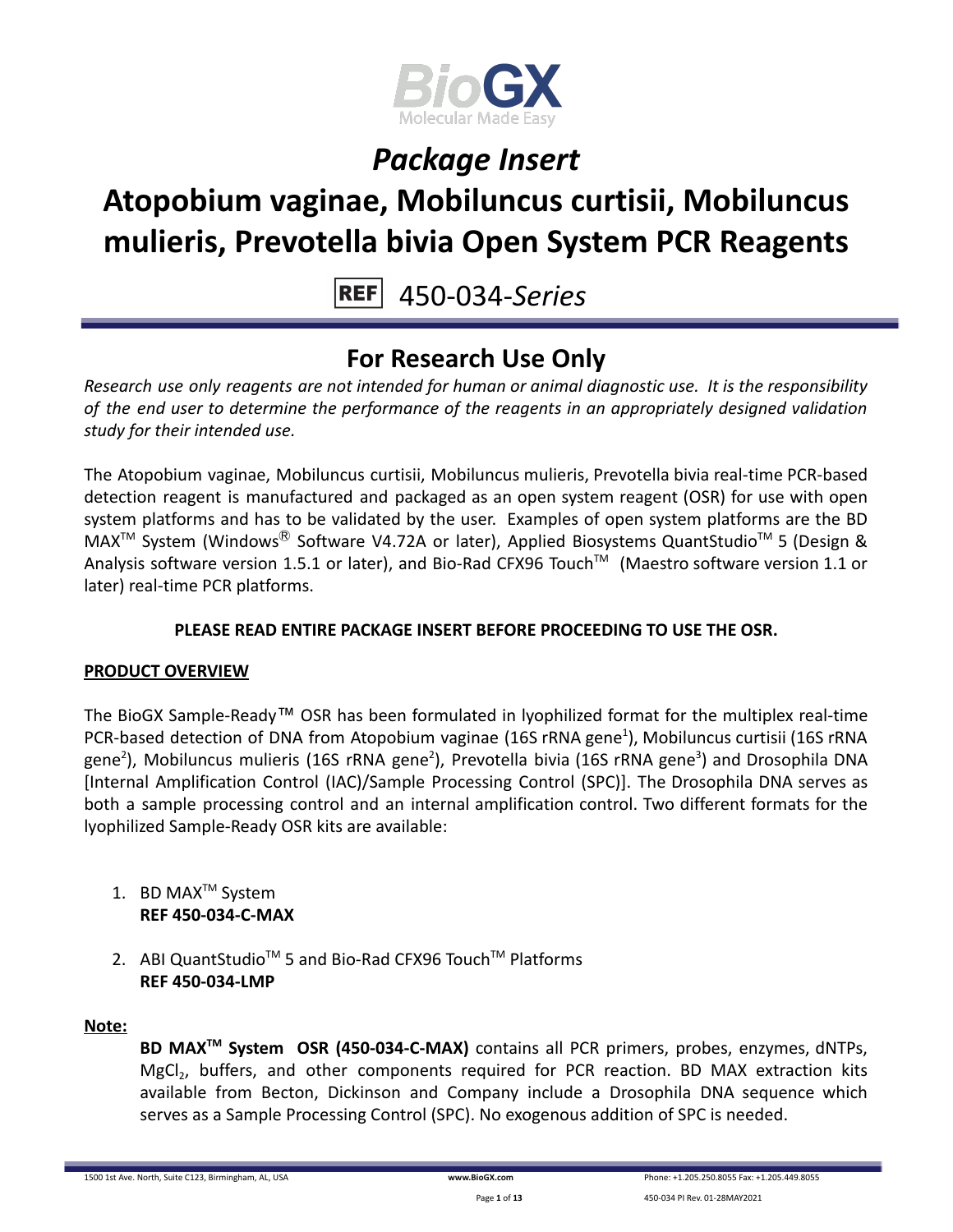

### **Atopobium vaginae, Mobiluncus curtisii, Mobiluncus mulieris, Prevotella bivia Open System PCR Reagents**

450-034-*Series*

**OSR for ABI and Bio-Rad Platforms (450-034-LMP)** contain all PCR primers, probes, enzymes, dNTPs, MgCl<sub>2</sub>, buffers, and other components required for the PCR reaction. Drosophila DNA sequence is included in the OSR master mix and serves as Internal Amplification Control (IAC). No exogenous addition of SPC is needed.

#### **PACKAGE CONTENTS**

**BioGX REF:** 450-034-C-MAX **Platform(s):** BD MAX<sup>™</sup> System

Each 24-reaction package contains two pouches:

- 1. First pouch contains 24 sealed BD MAX<sup>™</sup> tubes of BioGX lyophilized Sample-Ready<sup>™</sup> OSR, each tube sufficient for a 12.5 µL PCR reaction.
- 2. Second pouch contains 24 sealed BD MAX<sup>™</sup> tubes, each containing 25  $\mu$ L of OSR-specific BioGX Rehydration Buffer.

**BioGX REF:** 450-034-LMP Platform(s): ABI QuantStudio<sup>™</sup> 5 and Bio-Rad CFX96 Touch<sup>™</sup>

Each 64-reaction package consists of one pouch:

1. The pouch contains 2 x 8-tube strips. Each tube contains BioGX lyophilized Sample-Ready<sup>™</sup> OSR sufficient for 4 x 15 uL PCR reactions. Note: 8-tube strips containing reagents ARE NOT compatible with ABI QuantStudio<sup>™</sup> 5 and Bio-Rad CFX96 Touch™ instruments

### **EQUIPMENT AND MATERIALS REQUIRED BUT NOT PROVIDED**

- Lyophilized Positive Control Template DNA Beads  $(10^5 \text{ copies/head})$ 
	- BioGX Atopobium vaginae (Part number 720-0085)
	- BioGX Mobiluncus curtisii (Part number 720-0082)
	- BioGX Mobiluncus mulieris (Part number 720-0083)
	- BioGX Prevotella bivia (Part number 720-0084)
- BioGX Molecular Grade Water or equivalent
	- BioGX Rehydration Water (Part number: 800-0035-12)
- BD MAX ™ ExK ™ DNA-3 (US BD catalog no. 442821/ International BD catalog no. 442822)
- BD MAX ™ PCR Cartridges (US and International BD catalog no. 437519)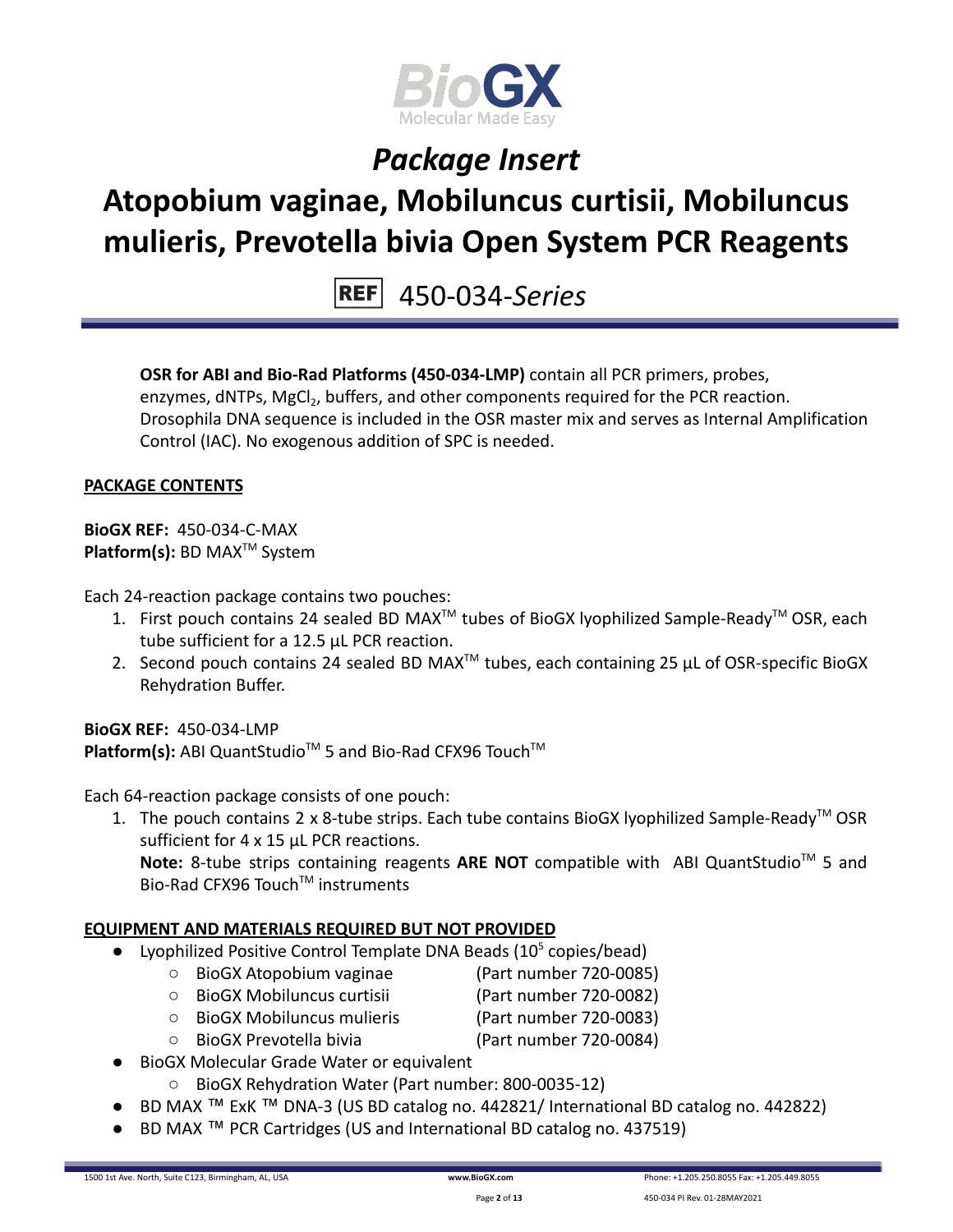

# **Atopobium vaginae, Mobiluncus curtisii, Mobiluncus mulieris, Prevotella bivia Open System PCR Reagents**

450-034-*Series*

- Vortex Genie 2 Vortexer (VWR catalog no. 58815-234) or equivalent
- Disposable nitrile gloves
- Applied Biosystems QuantStudio 5 (0.2 mL) consumables
	- Thermo Fisher optical 8-tube strip (catalog no. 4316567)
	- Thermo Fisher ultra-clear optical caps, strips of 8 (catalog no. AB-0866)
	- Thermo Fisher 96-well optical clear reac<br>
	<sub>[2010</sub>] plates (catalog no. A36924)
	- Thermo Fisher 96-well qPCR plate seals (catalog no. AB-1170)
- Bio-Rad CFX96 Touch consumables
	- Bio-Rad 8-tube PCR strips without caps (catalog no. TLS0851)
	- Bio-Rad Optical flat 8-cap strips for PCR tubes (catalog no. TCS0803)
	- Bio-Rad 96-well plates (catalog no. HSP9655)
	- Bio-Rad 96-well plate sealing film, optical (catalog no. MSB1001)

### **WARNINGS AND PRECAUTIONS**

- For research use only. Not intended for human or animal diagnostics use.
- If handling biological samples, including used Extraction Kits and PCR Cartridges, treat as if capable of transmitting infectious agents in accordance with safe laboratory procedures such as those described in CLSI Document M29 $4$  and in Biosafety in Microbiological and Biomedical Laboratories<sup>5</sup>.
- BioGX REF: 450-034-C-MAX has been quality control tested only with the BD Open System Extraction Kits on the BD MAX<sup>™</sup> System.
- BioGX REF: 450-034-LMP has been quality control tested only with the Applied Biosystems QuantStudio<sup>™</sup> 5 and Bio-Rad CFX96 Touch<sup>™</sup> real-time PCR platforms.
- Do not use the reagents if the protective pouches are open or torn upon arrival.
- Close reagent protective pouches promptly with the zip seal after each use. Remove any excess air in the pouches prior to sealing and store at 2-8 °C.
- Do not remove desiccant from the PCR master mix pouches.
- Do not use Sample-Ready**TM** master mix if the desiccant is not present or is broken inside the Sample-Ready**TM** master mix pouches.
- Do not use reagent tubes if the foil seal has been opened or damaged.
- Do not mix reagents from different pouches and/or kits and/or lots.
- Do not use expired reagents and/or materials.
- Refer to BD MAX<sup>™</sup> ExK<sup>™</sup> DNA-3 Extraction Kit Instructions or to other respective nucleic acid extraction kits manufacturers' instructions for information about proper handling, cautions, and proper waste disposal.



il

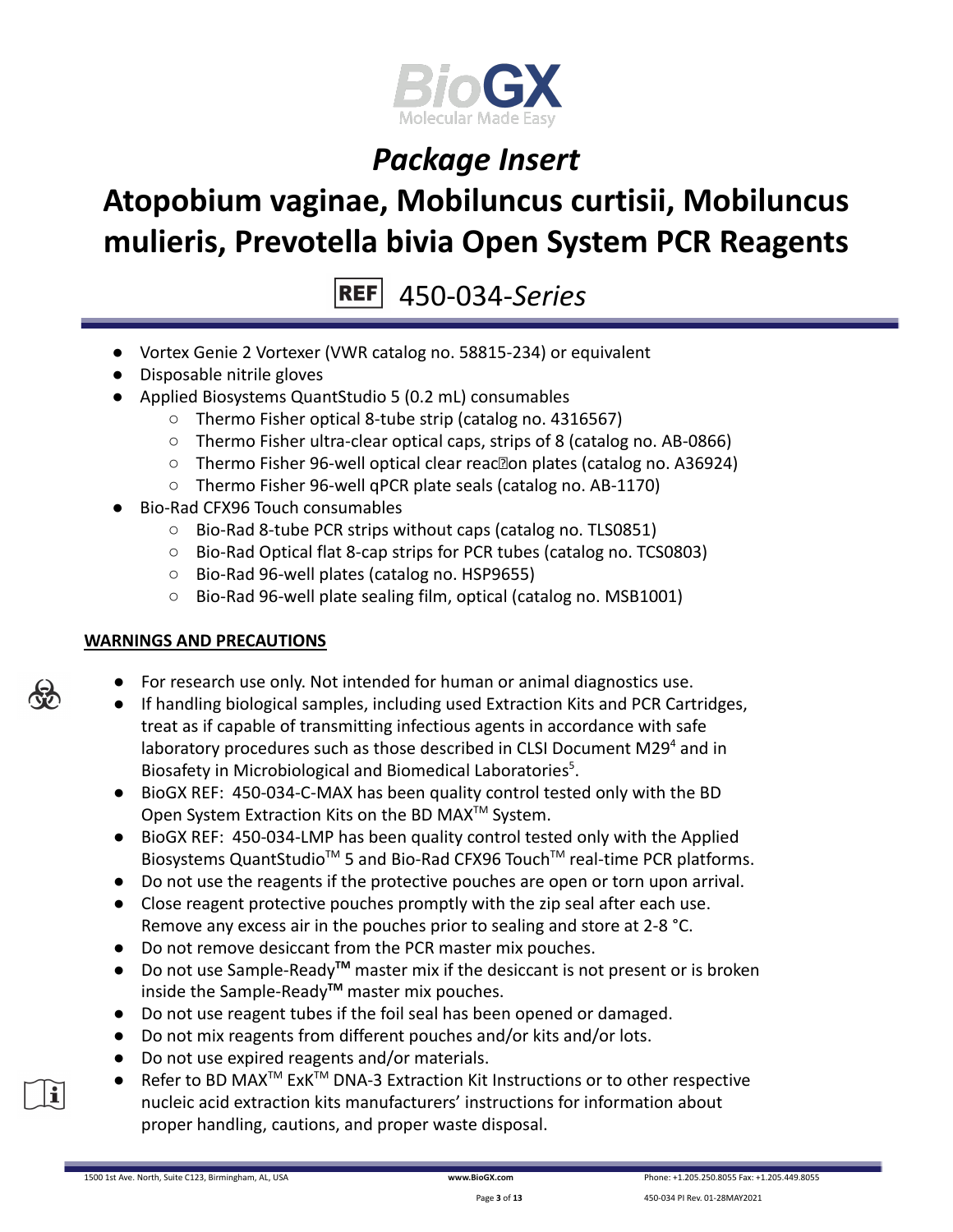

### **Atopobium vaginae, Mobiluncus curtisii, Mobiluncus mulieris, Prevotella bivia Open System PCR Reagents**

450-034-*Series*

- Do not mix septum caps between Sample Buffer Tubes or re-use septum caps as contamination may occur and compromise test results.
- Check BD Unitized Reagent Strips for proper liquid fills (ensure that the liquids are at the bottom of the tubes).
- Do not pipette by mouth.
- Do not smoke, drink, or eat in areas where samples or kits are being handled.
- Dispose of unused reagents and waste in accordance with country, federal, provincial, state, and local regulations.
- Use clean gloves when handling extraction kit components and PCR reagents and buffer tubes.

#### **STORAGE REQUIREMENTS AND RECOMMENDATIONS**



Product ships at ambient temperature, but BioGX recommends long-term storage at 2-8°C. Reagents have been tested to demonstrate optimal performance when stored properly and consumed by the Manufacturer Recommended Use By Date. The end user may opt to extend the useful life for Research Use Only reagents upon completing their own performance validations. BioGX's guarantee of reagent integrity does not extend beyond the Manufacturer Recommended Use By Date when stored properly. Avoid exposing the reagents (lyophilized or rehydrated) to direct sunlight or long-term ambient lighting. Tightly reseal the pouch with unused reactions and immediately return to a refrigerator after opening. To mitigate reagent performance degradation from exposure to moisture, BioGX suggests using the entire contents of the opened pouch within 2 weeks; however, the user may choose to verify an extended working time > 2 weeks by performance testing with positive controls and an examination of the sample preparation control target.

### **SAMPLE TYPES UTILIZED FOR QUALITY CONTROL TESTING**

-Urine (neat or boric acid preserved)

-Swab samples collected in Copan Universal Transport Media (UTM $^{\circledR}$ ) or Hologic ThinPrep $^{\circledR}$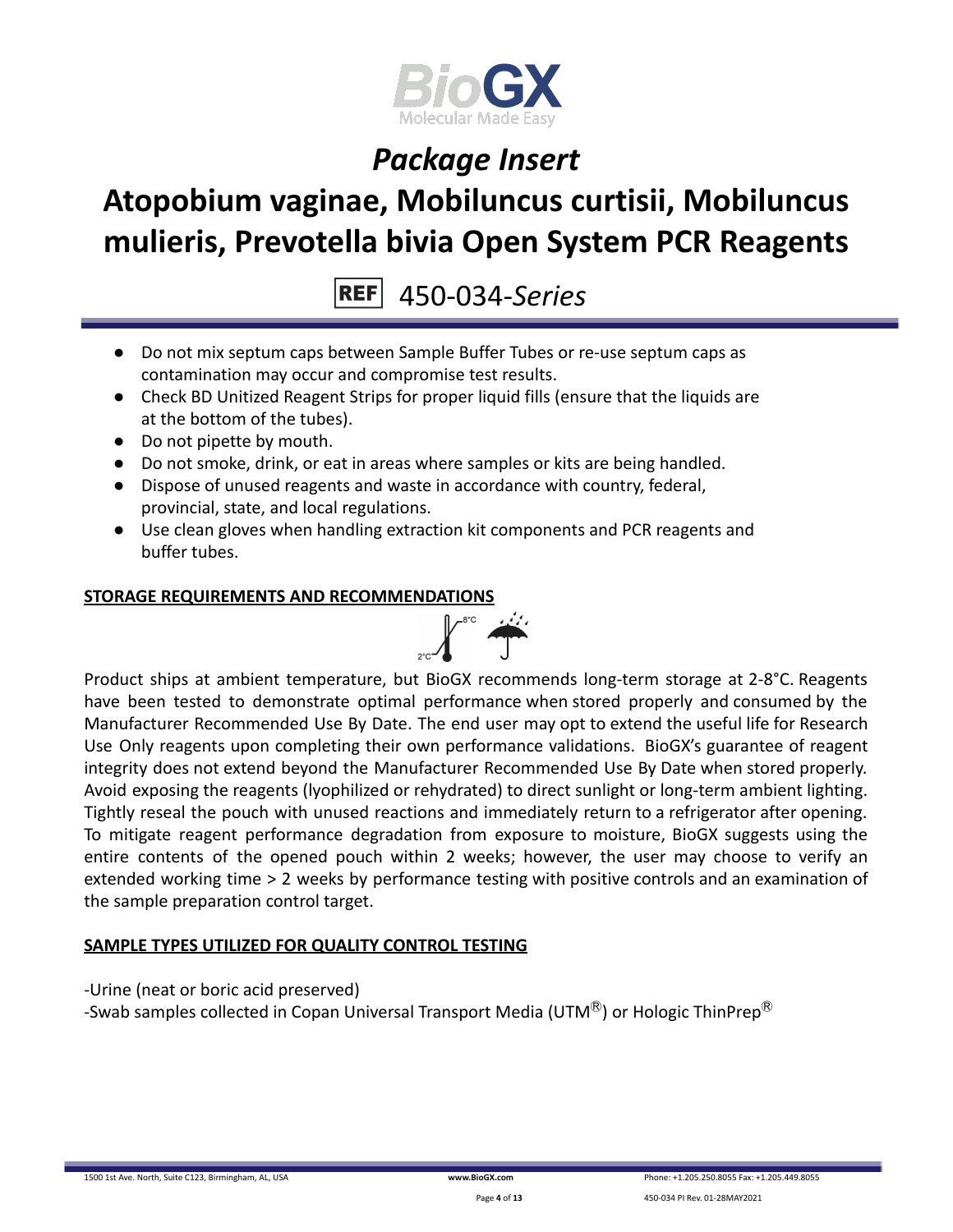

### **Atopobium vaginae, Mobiluncus curtisii, Mobiluncus mulieris, Prevotella bivia Open System PCR Reagents**

450-034-*Series*

#### **REAGENT OPTICAL CONFIGURATION**

#### **Table 1.** Optical Channel Configuration for REF 450-034-*Series*.

| <b>Optical Channel</b><br>(Fluorophore Equivalent) | <b>Target</b>       |
|----------------------------------------------------|---------------------|
| <b>FAM</b>                                         | Mobiluncus mulieris |
| <b>HEX</b>                                         | Prevotella bivia    |
| Texas Red                                          | Atopobium vaginae   |
| Cy <sub>5</sub>                                    | Mobiluncus curtisii |
| Cy5.5                                              | SPC/IAC             |

#### **QUALITY CONTROL AND EXTRACTION TESTING PARAMETERS**

### **BD MAXTM System (BioGX REF: 450-034-C-MAX)**

As a starting point, users can import and install the Electronic User Defined Protocol (eUDP) that utilizes ExK DNA-3 extraction kits onto the BD MAX<sup>™</sup>. BioGX's most current eUDP utilized for quality control of this product can be obtained by sending an email to **[TS@biogx.com](mailto:TS@biogx.com)**. Please refer to the BD MAX<sup>™</sup> user manual<sup>6</sup> for uploading instructions**.**

### **ABI and Bio-Rad Platforms (BioGX REF: 450-034-LMP)**

As a starting point, users can import and install a PCR run file onto:

- 1. Applied Biosystems QuantStudio<sup>™</sup> 5 (Design & Analysis software version 1.5.1 or later)
- 2. Bio-Rad CFX96 Touch<sup>™</sup> (Maestro software version 1.1 or later)

BioGX's most current ABI QuantStudio<sup>™</sup> 5 and Bio-Rad CFX96 Touch<sup>™</sup> PCR run files utilized for quality control of this product can be obtained by sending an email to [TS@biogx.com.](mailto:TS@biogx.com) Please refer to the Applied Biosystems QuantStudio<sup>™</sup>5 user manual<sup>7</sup> for uploading instructions. Please refer to the Bio-Rad CFX96 Touch<sup>™</sup> user manual<sup>8</sup> for uploading instructions.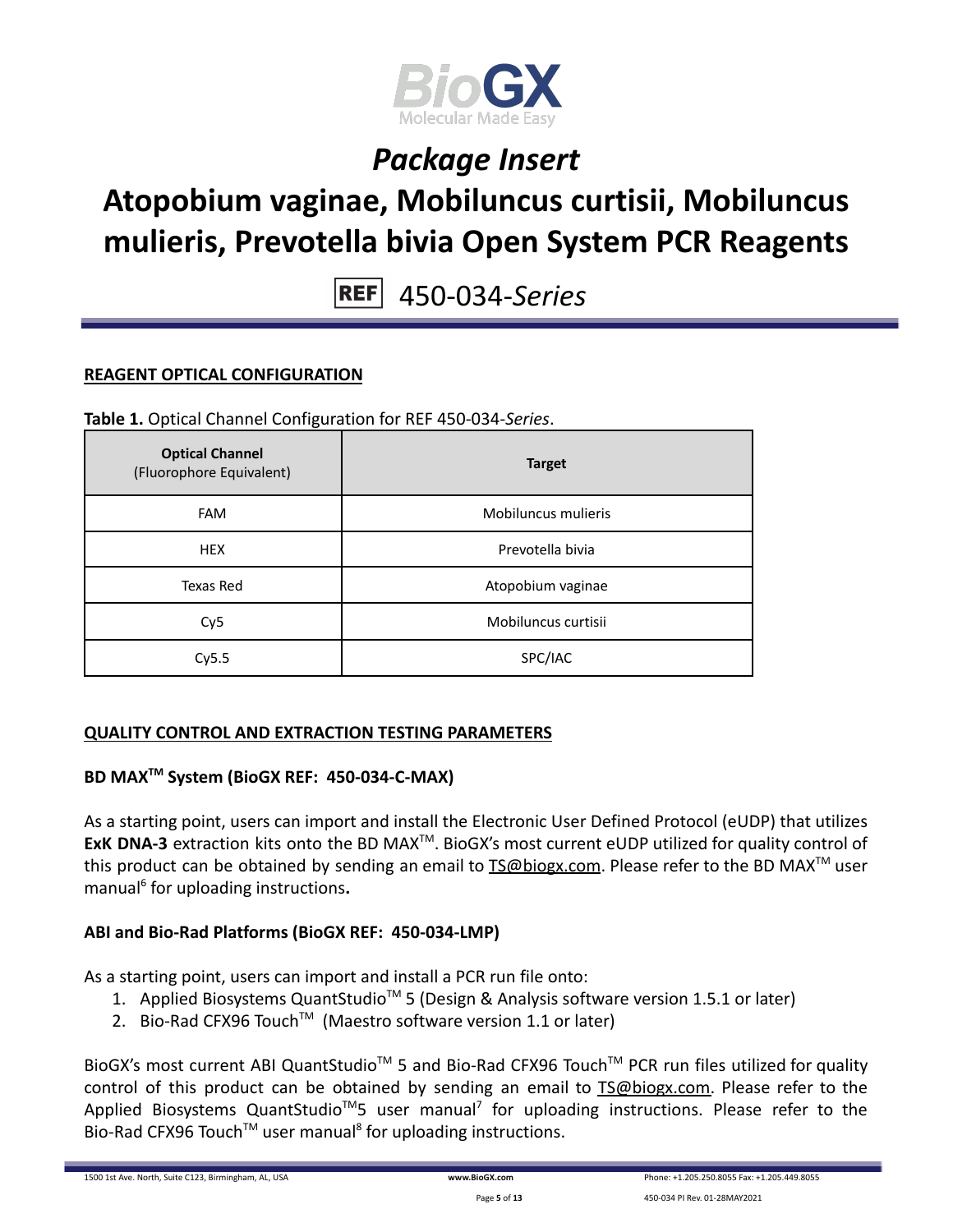

### **Atopobium vaginae, Mobiluncus curtisii, Mobiluncus mulieris, Prevotella bivia Open System PCR Reagents**

450-034-*Series*

#### **SAMPLE VOLUMES UTILIZED DURING QUALITY CONTROL TESTING**

The end user may choose to validate a different pretreatment method or volume of sample to load other than the sample processing used by BioGX for QC testing as outlined below.

#### **Urine collection (neat urine or boric acid preserved urine)**

### **BD MAXTM System**

Thoroughly vortex the sample prior to addition to the Sample Buffer Tube (SBT). Pipette 500 μL of neat urine or boric acid preserved urine into the SBT, aseptically place the BD<sup>TM</sup> septum cap on each SBT. Pulse vortex the SBT for 1-3 seconds, and load the SBT into the extraction tray.

### **ABI QuantStudioTM 5 and Bio-Rad CFX96 TouchTM (validated magnetic bead or silica column extraction kits)**

Thoroughly vortex the sample prior to processing. Follow manufacturer recommendations for extraction of appropriate sample volume. Transfer 5 μL to purified nucleic acid to master mix as described in Section: *BioGX Quality Control Test Setup Procedure for ABI QuantStudioTM 5 and Bio-Rad CFX96 Touch™.*

### **Swab sample (3 mL Copan Universal Transport Media (UTM**Ⓡ**))**

#### **BD MAXTM System**

Thoroughly vortex the sample prior to addition to the Sample Buffer Tube (SBT). Pipette 100 μL of sample into the SBT, aseptically place the BD<sup>TM</sup> septum cap on each SBT. Pulse vortex the SBT for 1-3 seconds, and load the SBT into the extraction tray.

### **ABI QuantStudioTM 5 and Bio-Rad CFX96 TouchTM (validated magnetic bead or silica column extraction kits)**

Thoroughly vortex the sample prior to processing. Follow manufacturer recommendations for extraction of appropriate sample volume. Transfer 5 μL to purified nucleic acid to master mix as described in Section: *BioGX Quality Control Test Setup Procedure for ABI QuantStudioTM 5 and Bio-Rad CFX96 TouchTM .*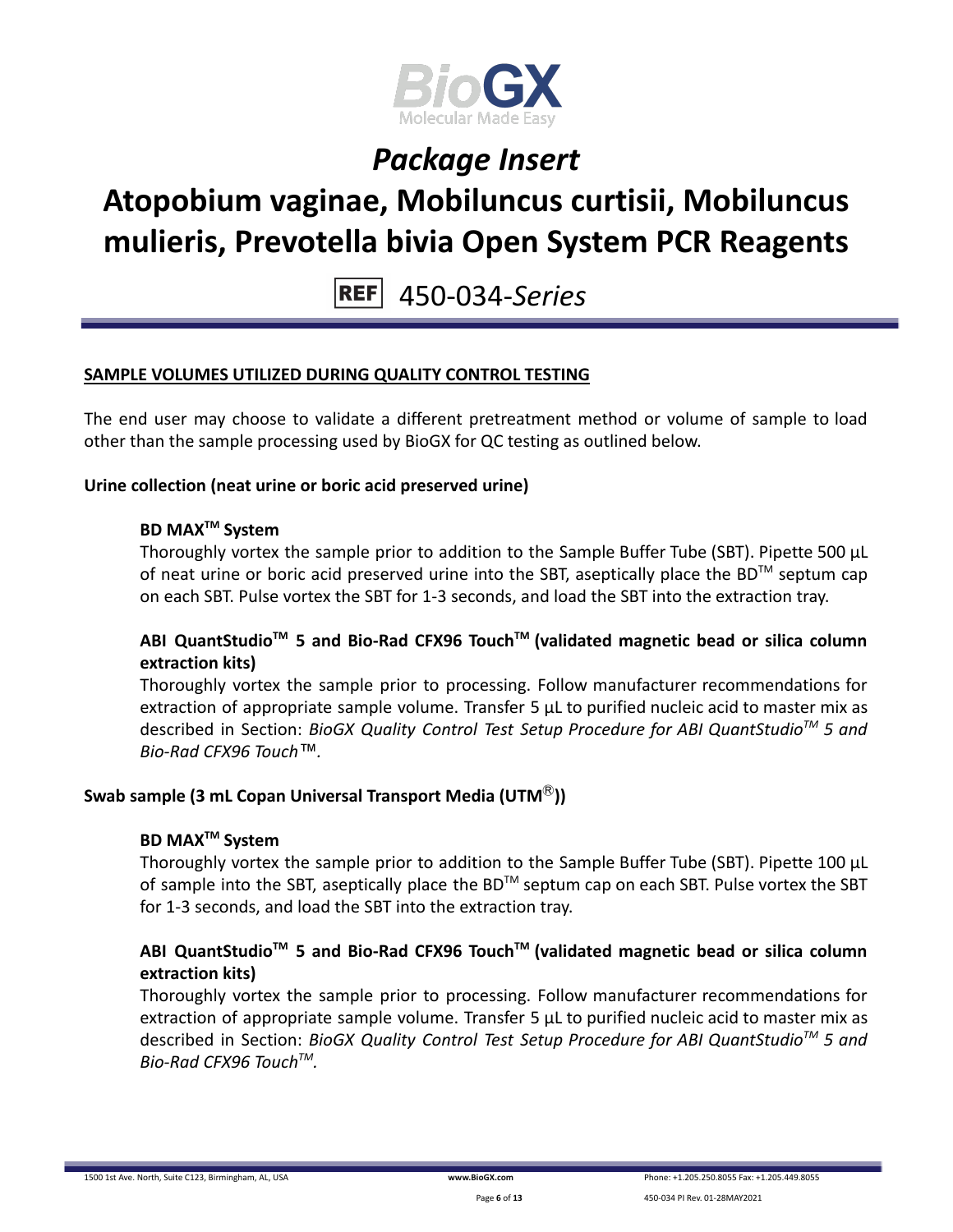

# **Atopobium vaginae, Mobiluncus curtisii, Mobiluncus mulieris, Prevotella bivia Open System PCR Reagents**

450-034-*Series*

#### **Swab sample (1 mL Copan Universal Transport Media (UTM**Ⓡ**))**

### **BD MAXTM System**

Thoroughly vortex the sample prior to addition to the Sample Buffer Tube (SBT). Pipette 50 μL of sample into the SBT, aseptically place the BD<sup>™</sup> septum cap on each SBT. Pulse vortex the SBT for 1-3 seconds, and load the SBT into the extraction tray.

### **ABI QuantStudioTM 5 and Bio-Rad CFX96 TouchTM (validated magnetic bead or silica column extraction kits)**

Thoroughly vortex the sample prior to processing. Follow manufacturer recommendations for extraction of appropriate sample volume. Transfer 5 μL to purified nucleic acid to master mix as described in Section: *BioGX Quality Control Test Setup Procedure for ABI QuantStudioTM 5 and Bio-Rad CFX96 TouchTM .*

### **Swab (Hologic ThinPrep**Ⓡ**)**

### **BD MAXTM System**

Thoroughly vortex the sample prior to addition to the Sample Buffer Tube (SBT). Pipette 200 μL of sample into the SBT, aseptically place the BD<sup>TM</sup> septum cap on each SBT. Pulse vortex the SBT for 1-3 seconds, and load the SBT into the extraction tray.

#### **ABI QuantStudioTM 5 and Bio-Rad CFX96 TouchTM (validated magnetic bead or silica column extraction kits)**

Thoroughly vortex the sample prior to processing. Follow manufacturer recommendations for extraction of appropriate sample volume. Transfer 5 μL to purified nucleic acid to master mix as described in Section: *BioGX Quality Control Test Setup Procedure for ABI QuantStudioTM 5 and Bio-Rad CFX96 TouchTM .*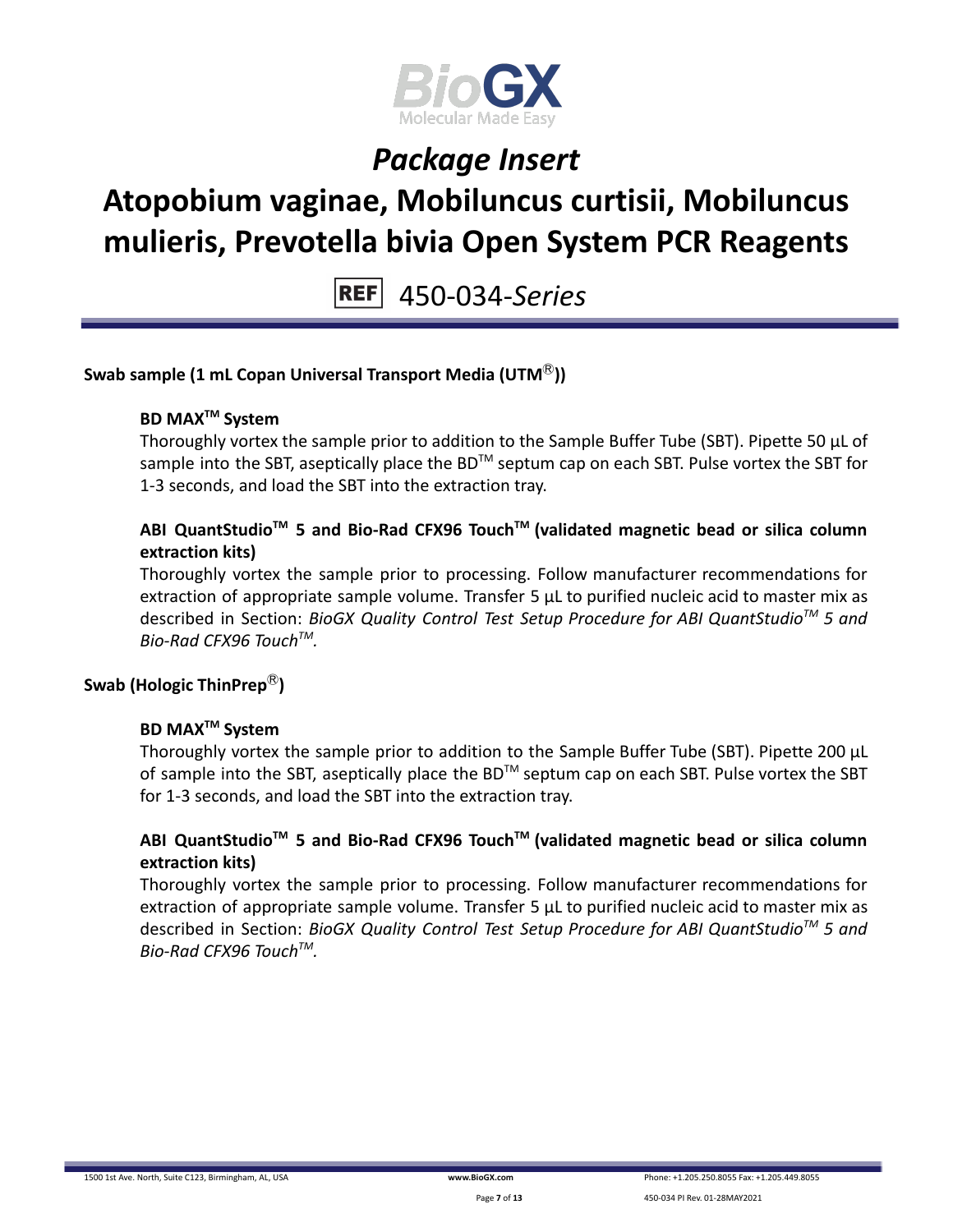

### **Atopobium vaginae, Mobiluncus curtisii, Mobiluncus mulieris, Prevotella bivia Open System PCR Reagents**

450-034-*Series*

#### **BioGX QUALITY CONTROL TEST SETUP PROCEDURE**

#### **BD MAXTM System Quality Control Test Setup**

#### **Loading a Sample Buffer Tube (SBT)**

- 1. Add the appropriate sample volume to each SBT.
- 2. Aseptically place  $BD^{TM}$  septum cap on each SBT.
- 3. Vortex the SBT for 1-3 seconds.
- 4. Load the SBT into the extraction tray.

#### **WEAR NITRILE GLOVES WHEN HANDLING LYOPHILIZED REAGENTS TO REDUCE THE GENERATION OF STATIC CHARGES. DO NOT USE LATEX GLOVES.**

#### **Assembly of BD MAX Extraction Strips and BioGX Reagents**

- 1. Choose the appropriate BD MAX<sup>TM</sup> extraction kit (see above). DO NOT use BD MAX<sup>TM</sup> master mix or the blank 0.3 mL conical tubes that come with the extraction kit.
- 2. Load the selected extraction cartridges into the extraction tray, 1 per sample to be tested.
- 3. Snap one BD MAX<sup>™</sup> ExK<sup>™</sup> DNA Extraction tube into snap-in position 1 (Snap-1) of each extraction strip (**Figure 1**).
- 4. Snap one BioGX Sample-Ready™ lyophilized reagent tube into position 2 (Snap-2) of each extraction strip. Check to make sure the lyophilized cake is at the bottom of the tube prior to inserting into the strip. The funnel-shaped cake may be in any orientation  $(v, >, \land, <)$ .
- 5. Snap one BioGX Rehydration Buffer tube into position 3 (Snap-3) of each extraction strip. Check to make sure the buffer is at the bottom of the tube prior to inserting into the strip. Position 4 (Snap-4) will remain empty.
- 6. Lift the tray and briefly examine the bottom of each strip to ensure all reagents are at the bottom of each tube and bubbles are not present in Extraction buffer reservoirs.
- 7. Proceed with worklist generation and sample loading per BD MAX $^{TM}$  operating instructions. Select the appropriate User Defined Protocol (UDP). Load the extraction tray and, if necessary, a new PCR card into the instrument, close the door, and click "Start Run."
- 8. Analyze the results by opening the completed run file in the "Results" tab.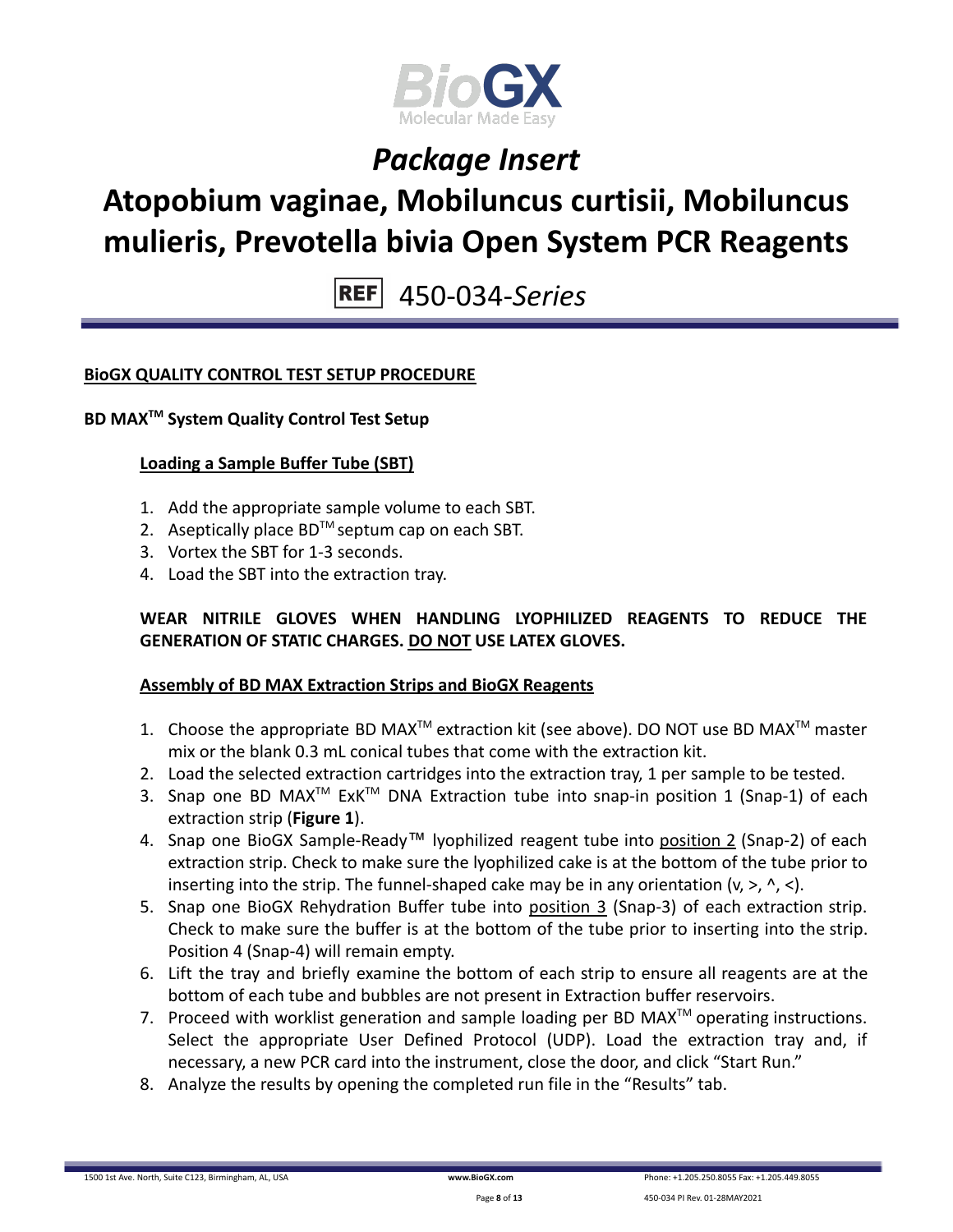

### **Atopobium vaginae, Mobiluncus curtisii, Mobiluncus mulieris, Prevotella bivia Open System PCR Reagents**

450-034-*Series* **REF** 



**Figure 1.** Diagram of BD MAX**TM** ExK**TM** 4-snap Unitized Reagent Strips.

### **Important Note**

Always first insert all Snap-1 tubes, then all Snap-2 tubes, then all Snap-3 tubes. The Snap 4 position will remain empty unless the user has set up the reagent to run in dual master mix mode. Approximately 25 µL of extracted nucleic acid remains in the position 3 tube after extraction. This may be removed and saved for further analyses after the run has been completed.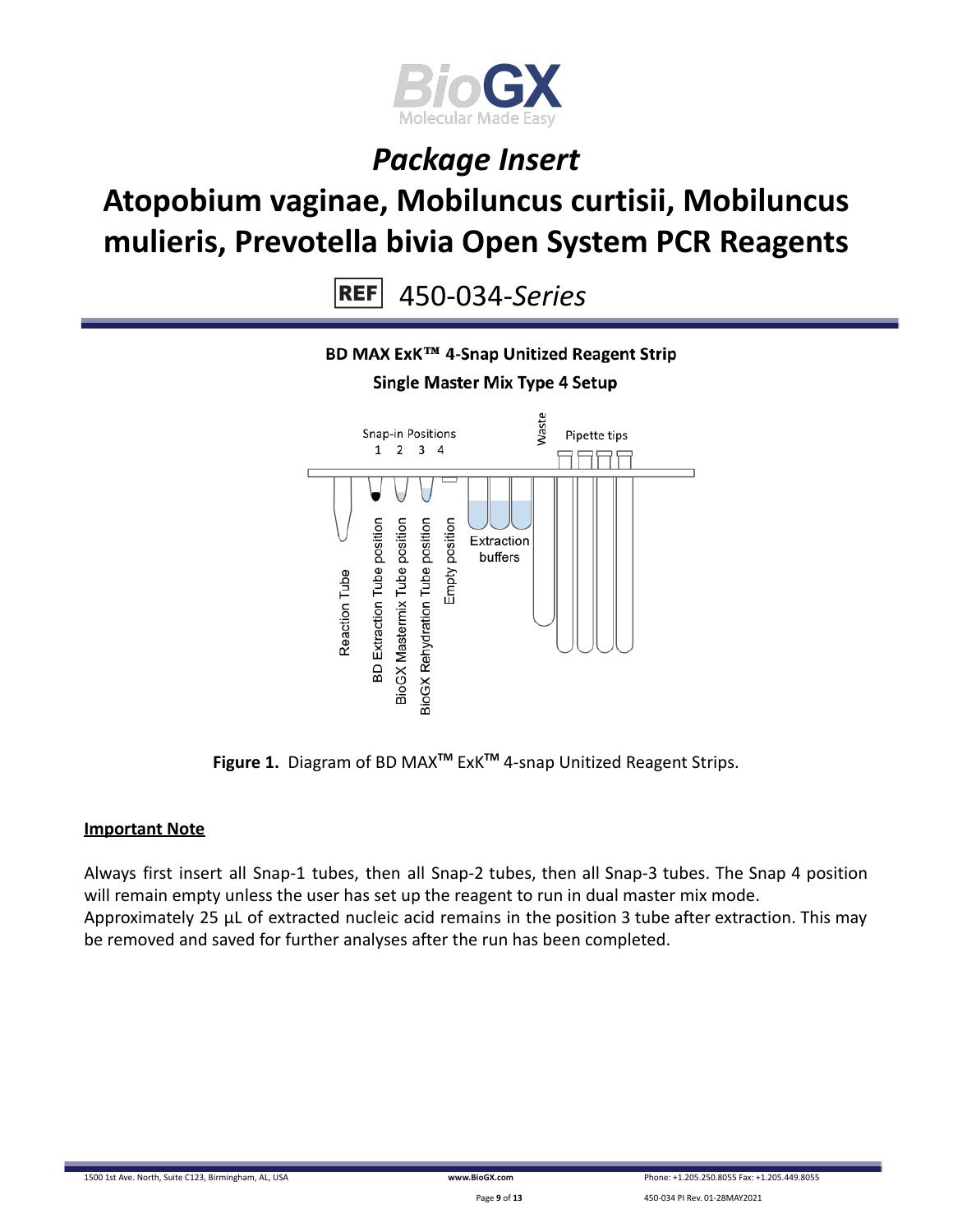

# **Atopobium vaginae, Mobiluncus curtisii, Mobiluncus mulieris, Prevotella bivia Open System PCR Reagents**

450-034-*Series*

**ABI QuantStudioTM 5 and Bio-Rad CFX96 TouchTM Quality Control Test Setup**

**WEAR NITRILE GLOVES WHEN HANDLING LYOPHILIZED REAGENTS TO REDUCE THE GENERATION OF STATIC CHARGES. DO NOT USE LATEX GLOVES.**

#### **Assembly of BioGX Reagents**

1. Prepare the appropriate number of 8-tube PCR strips or 96-well PCR plates.

2. Transfer 40 μL of molecular grade water to one vial of lyophilized BioGX reagents. The rehydrated master mix is more than sufficient for 4 samples to be tested.

Note: 8-tube strips containing reagents ARE NOT compatible with ABI QuantStudio<sup>™</sup> 5 and Bio-Rad CFX96 Touch<sup>™</sup> instruments. Rehydrated master mix must be transferred to 8-tube PCR strips or 96-well PCR plates compatible with appropriate instruments.

3. Mix by gently pipetting up and down. (IMPORTANT: Keep rehydrated master mix in a cold block or on ice if setup cannot not be completed within 20 minutes. If the rehydrated master mix cannot be used immediately, it can be capped and stored up to 24 hours at 2-8°C, protected from light).

- 4. Transfer 10 μL of rehydrated master mix to the bottom of 4 empty wells.
- 5. To each well containing 10 μL of rehydrated master mix, add 5 μL of extracted sample.
- 6. Affix the appropriate optical caps or optical plate seals.
- 7. Pulse spin the sealed PCR plate or tube to mix and bring liquid to the bottom.

8. Load 8-tube PCR strips or 96-well PCR plates into the real-time PCR platform and start the run. Avoid unnecessary delay once tubes/plates are loaded into the real-time PCR instrument.

#### **ASSAY PERFORMANCE**

All BioGX Research Use Only products are designed to detect 20 copies or less of the target nucleic acid per reaction.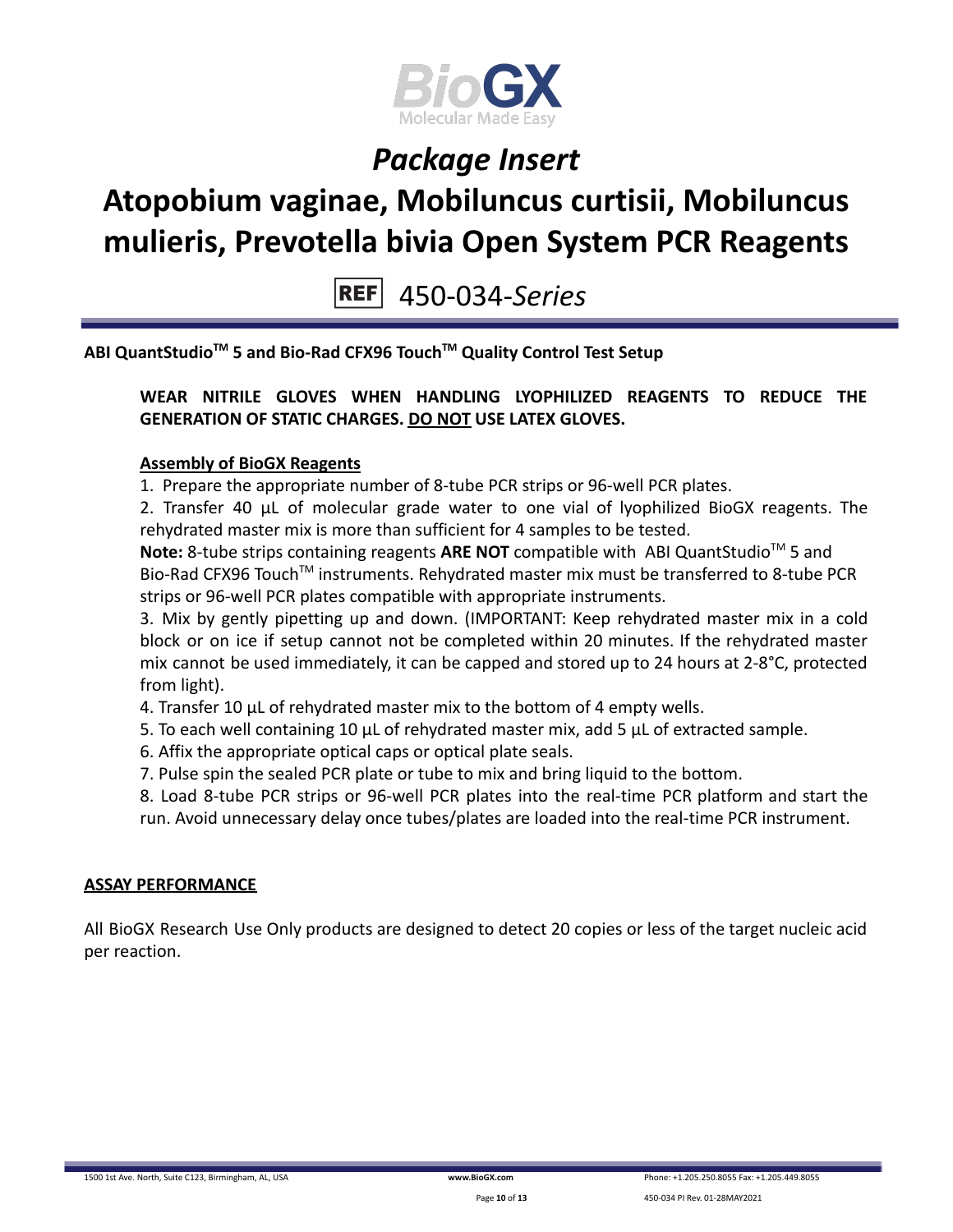

### **Atopobium vaginae, Mobiluncus curtisii, Mobiluncus mulieris, Prevotella bivia Open System PCR Reagents**

450-034-*Series*

#### **INTERPRETATION OF RESULTS**

| <b>Mobiluncus</b><br>mulieris | Prevotella<br><b>bivia</b> | Atopobium<br>vaginae | <b>Mobiluncus</b><br>curtisii | <b>IAC or</b><br><b>SPC</b> | Interpretation                                                                                      |
|-------------------------------|----------------------------|----------------------|-------------------------------|-----------------------------|-----------------------------------------------------------------------------------------------------|
| ÷                             |                            |                      |                               | $+/-$                       | Mobiluncus mulieris POSITIVE                                                                        |
|                               | $\ddot{}$                  |                      |                               | $+/-$                       | Prevotella bivia POSITIVE                                                                           |
|                               |                            | ÷                    |                               | $+/-$                       | Atopobium vaginae POSITIVE                                                                          |
|                               |                            |                      | +                             | $+/-$                       | Mobiluncus curtisii POSITIVE                                                                        |
|                               |                            |                      |                               | ÷                           | Mobiluncus mulieris, Prevotella bivia,<br>Atopobium vaginae, Mobiluncus curtisii<br><b>NEGATIVE</b> |
|                               |                            |                      |                               |                             | Unresolved*                                                                                         |

**Table 2.** Multiplex PCR Results Interpretation for 450-034-*Series*.

\*Failed PCR due to inhibition, reagent failure or incorrect assembly of PCR reaction.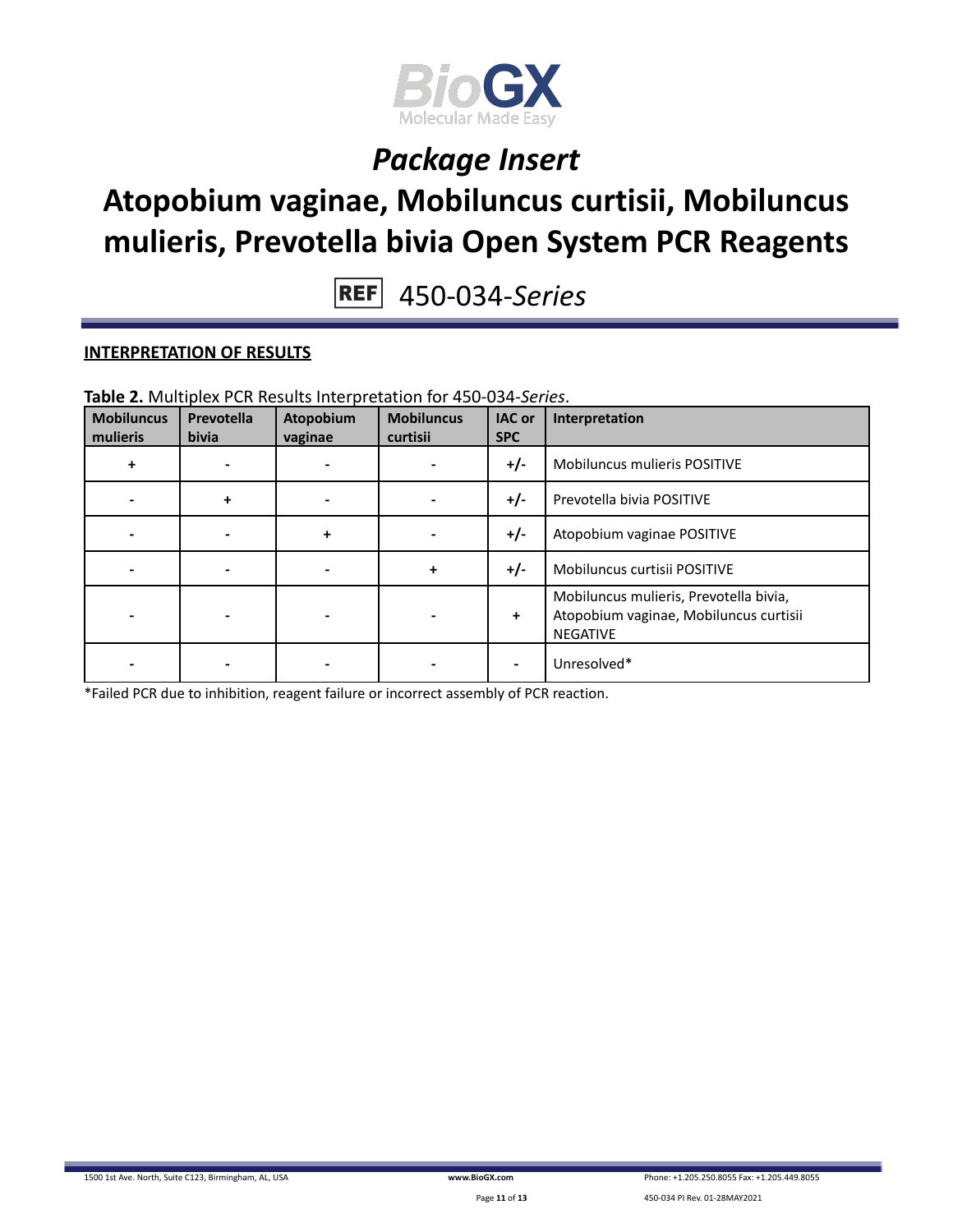

### **Atopobium vaginae, Mobiluncus curtisii, Mobiluncus mulieris, Prevotella bivia Open System PCR Reagents**

450-034-*Series*

#### **REFERENCES**

- 1. Zozaya-Hinchliffe, Marcela, et al. "Quantitative PCR assessments of bacterial species in women with and without bacterial vaginosis." Journal of clinical microbiology 48.5 (2010): 1812-1819.
- 2. Meltzer, Michelle C., Renee A. Desmond, and Jane R. Schwebke. "Association of Mobiluncus curtisii with recurrence of bacterial vaginosis." Sexually transmitted diseases 35.6 (2008): 611.
- 3. Fredricks, David N., et al. "Targeted PCR for detection of vaginal bacteria associated with bacterial vaginosis." Journal of clinical microbiology 45.10 (2007): 3270-3276.
- 4. Clinical and Laboratory Standards Institute. Protection of laboratory workers from occupationally acquired infections; Approved Guideline. Document M29 (Refer to the latest edition).
- 5. Centers for Disease Control and Prevention and National Institutes of Health. Biosafety in Microbiological and Biomedical Laboratories. Choosewood L.C. and Wilson D.E. (eds) (2009). HHS Publication No. (CDC) 21-1112.
- 6. BD MAX<sup>™</sup> System User's Manual (refer to the latest revision) BD Life Sciences, Sparks, Maryland 21152 USA.
- 7. QuantStudioTM Design and Analysis software User Guide, ThermoFisher Scientific, Waltham, Massachusetts, USA (Refer to the latest version).
- 8. CFX96 Touch, CFX96 Touch Deep Well, CFX Connect, and CFX384 Touch Systems Instruction Manual (refer to the latest version), Bio-Rad Laboratories, Inc., Hercules, California, USA (Refer to the latest version).

#### **Please call BioGX or email info@biogx.com with any questions you may have regarding this product.**

| Rev. # | <b>Effective Date</b><br>. | <b>Summary of Changes</b>       |
|--------|----------------------------|---------------------------------|
| 01     | MAY 2021 ו<br>ا 28         | $\cdots$<br>Release.<br>'nitiai |